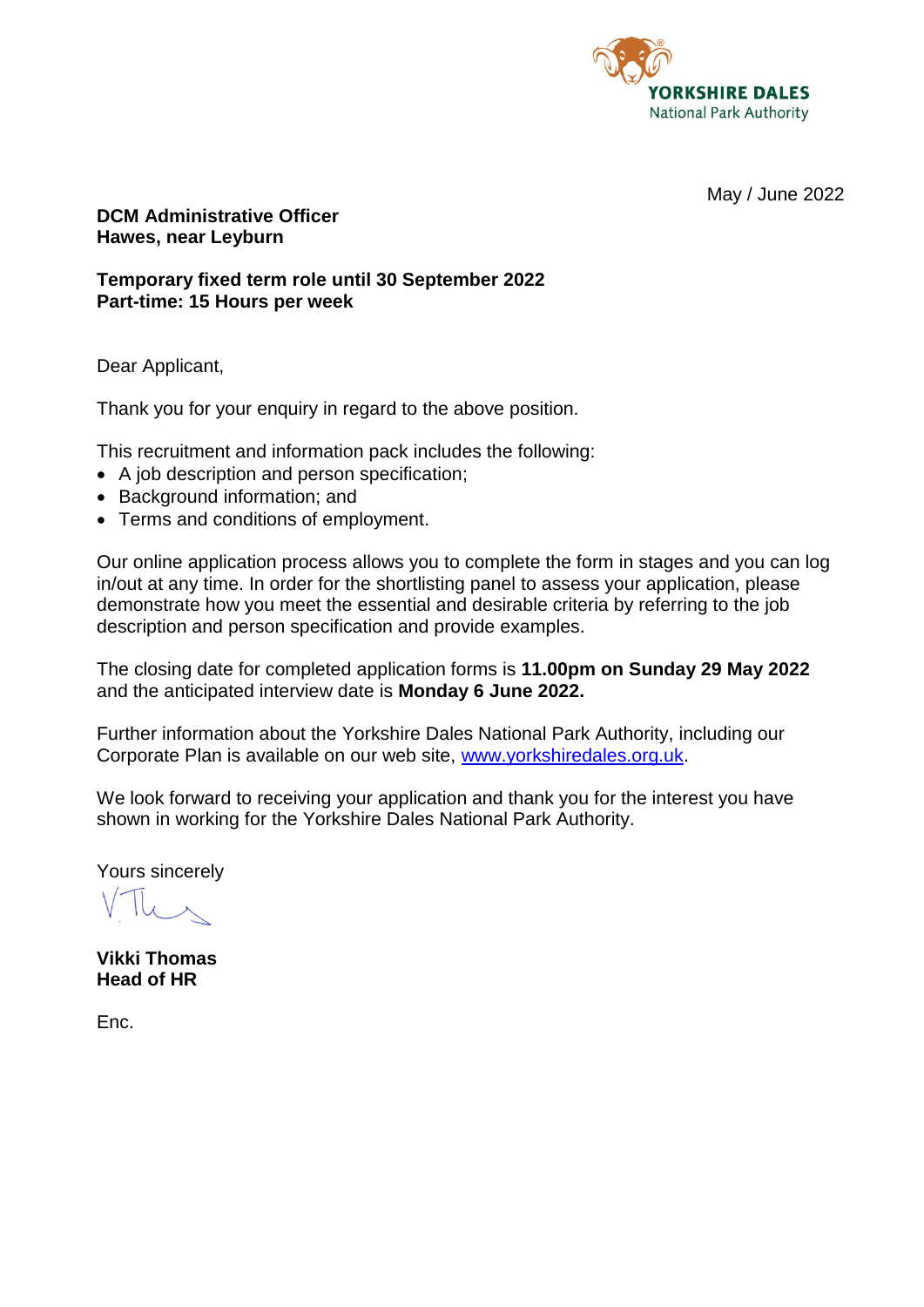#### **YORKSHIRE DALES NATIONAL PARK AUTHORITY JOB DESCRIPTION**

| <b>JOB TITLE:</b>          | <b>Administrative Officer</b>     |
|----------------------------|-----------------------------------|
| GRADE:                     | Band E                            |
| LOCATION:                  | Hawes, Dales Countryside Museum   |
| <b>RESPONSIBLE TO:</b>     | Museum Manager                    |
| <b>RESPONSIBILITY FOR:</b> | No line management responsibility |

# **OBJECTIVES OF THE POST:**

To provide administrative support to the Museum Manager and Dales Countryside Museum (DCM) team and to other directorate functions as required.

To develop administrative systems for DCM which will provide a sustainable administrative solution for the whole team.

# **DUTIES & RESPONSIBILITIES:**

Developing systems, managing and maintaining DCM filing, records, and information, including document management system, intranet pages and DCM website.

Assisting with marketing campaigns and mailings for events, newsletters and publications including production and distribution of posters and fliers. Emailing DCM news shots and upload events listings to appropriate websites.

Database management and updating including visitor database. Assisting with DCM visitor and non-visitor surveys and analysing data captured. Maintaining visitor postcode records to enable analysis

Word processing of reports and general correspondence.

Purchasing and invoicing for DCM through the Authority's finance system, Proactis, including exhibition sales, ticket sales and Friends' payments.

Managing the DCM email account, answering or passing on for responses to be made.

Providing proof-reading service and assistance with publication production.

Sending out press releases and collating press cuttings. Organising media evaluation and producing monthly reports.

Maintaining an inventory of equipment.

Maintain records of visitor numbers. Assist with production of end of season graphs and statistics and complete Visitor Attractions surveys for Welcome to Yorkshire and Visit England.

Liaising with users of meeting rooms, training and conference facilities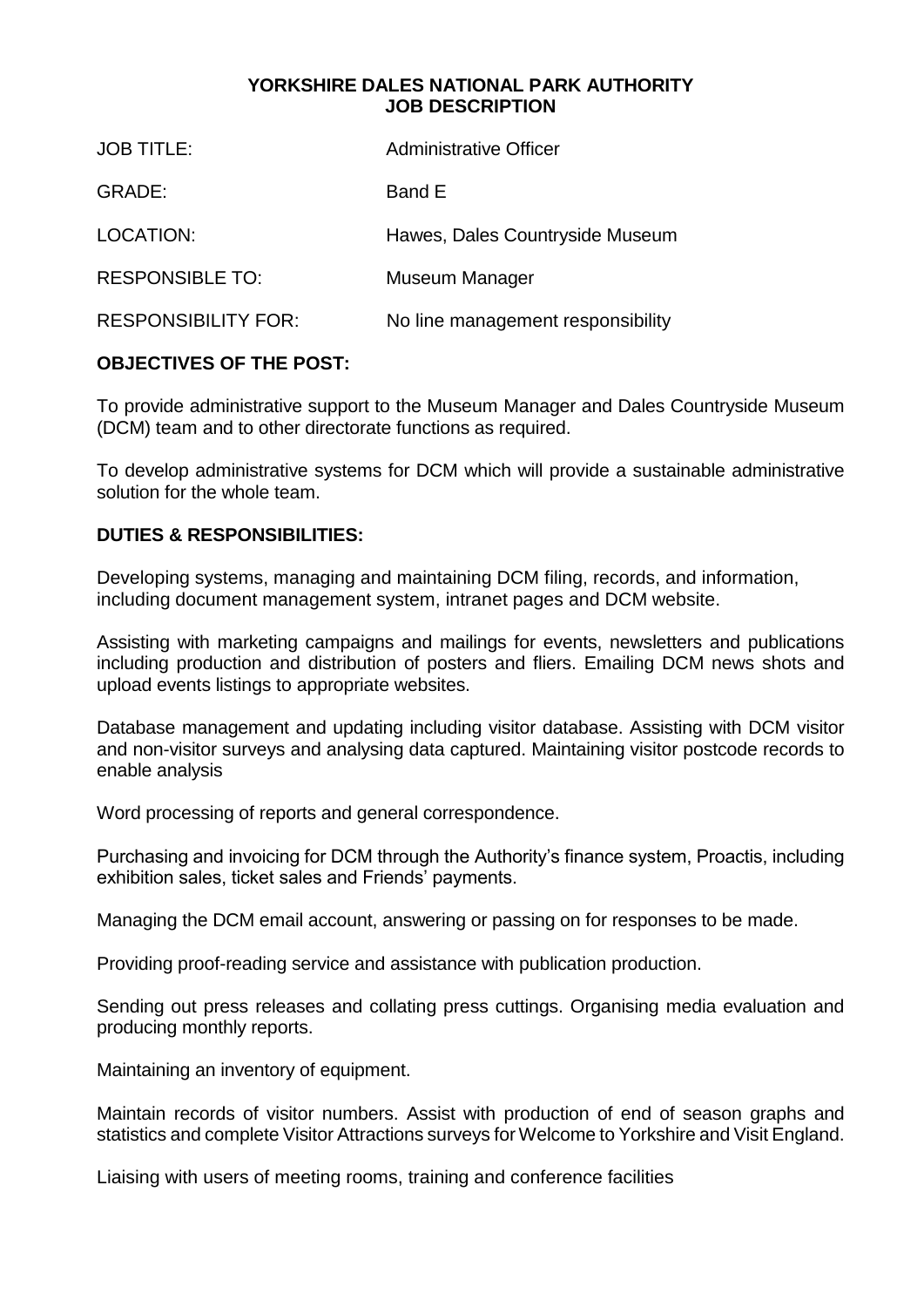Assisting with events registration and evaluation.

Filing of correspondence and photocopying.

Carrying out H&S checks as detailed within the H&S action plan & property sheet.

Comply with the Authority's Health and Safety Policy and Codes of Safe Working Practice.

Such other duties as are commensurate with the objectives of the grade of the post, as directed from time to time by the Chief Executive.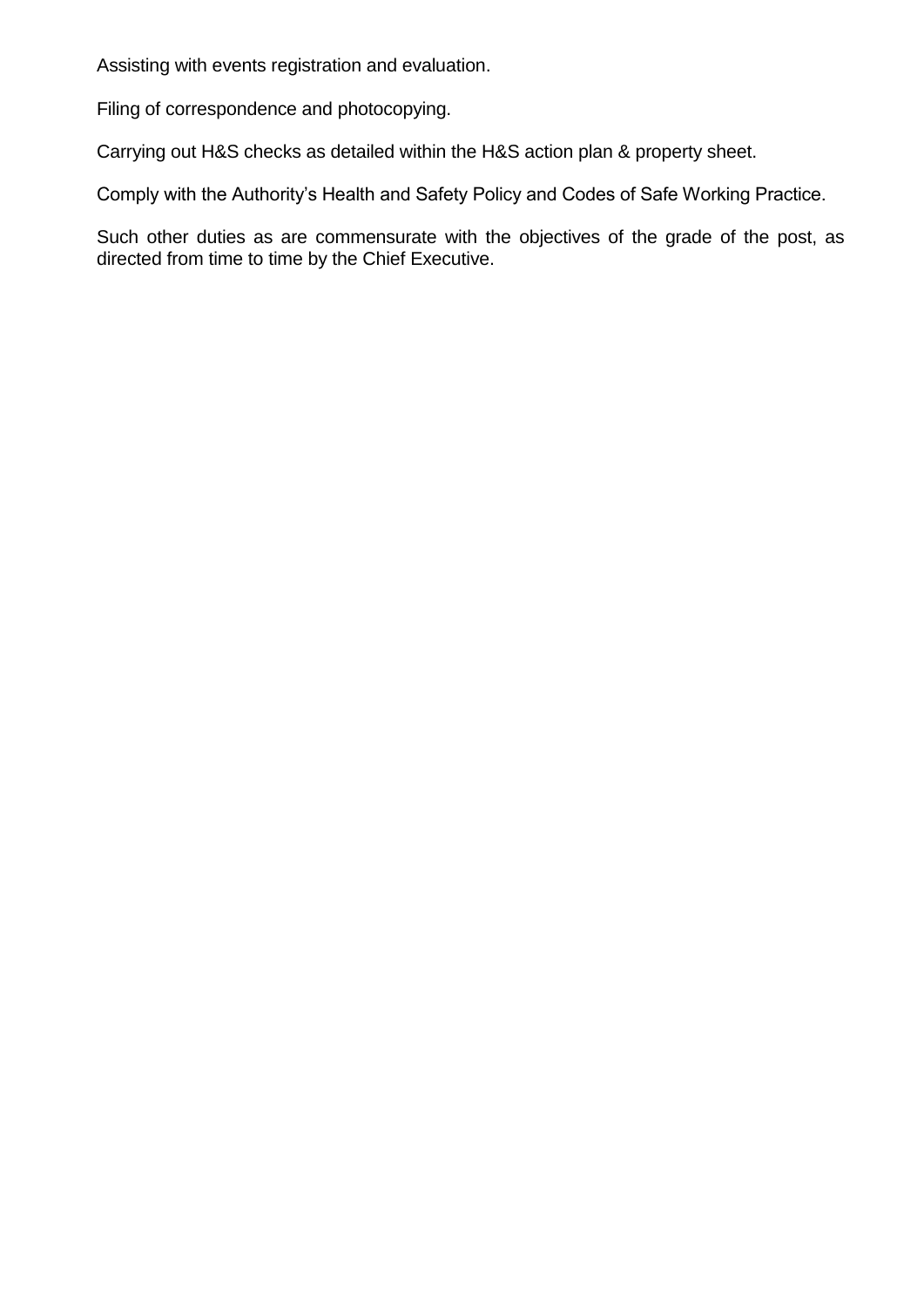# **PERSON SPECIFICATION DCM ADMINISTRATIVE OFFICER**

| <b>QUALIFICATIONS</b>                                                                                                               | <b>Essential</b> | <b>Desirable</b> |  |
|-------------------------------------------------------------------------------------------------------------------------------------|------------------|------------------|--|
| 2 or more level 2 qualifications (GCSEs) at grades 9-4 (A* to C)<br>including Maths and English Language                            |                  |                  |  |
| <b>EXPERIENCE</b>                                                                                                                   |                  |                  |  |
| Proficient in the use of Microsoft Office software, <i>i.e.</i> Word, Excel,<br>Outlook                                             |                  |                  |  |
| Experience and knowledge of using spreadsheets and databases                                                                        | $\checkmark$     |                  |  |
| Experience of delivering excellent customer service, including<br>dealing with members of the public in person and on the telephone |                  |                  |  |
| Experience of developing and maintaining administrative systems                                                                     |                  | ✓                |  |
| Understanding of the Yorkshire Dales National Park, the National<br>Park Authority and the role of DCM                              |                  |                  |  |
| <b>SKILLS AND PERSONAL CHARACTERISTICS</b>                                                                                          |                  |                  |  |
| <b>Excellent organisation skills</b>                                                                                                | ✓                |                  |  |
| Excellent and effective communication and inter-personal skills                                                                     |                  |                  |  |
| Ability to prioritise workload effectively to meet deadlines and<br>manage competing demands                                        |                  |                  |  |
| A supportive and co-operative team member with the ability to<br>work independently using own initiative                            | $\checkmark$     |                  |  |
| The skills and ability to deal with customers courteously and<br>efficiently                                                        |                  |                  |  |
| Professional and proactive approach to work                                                                                         |                  |                  |  |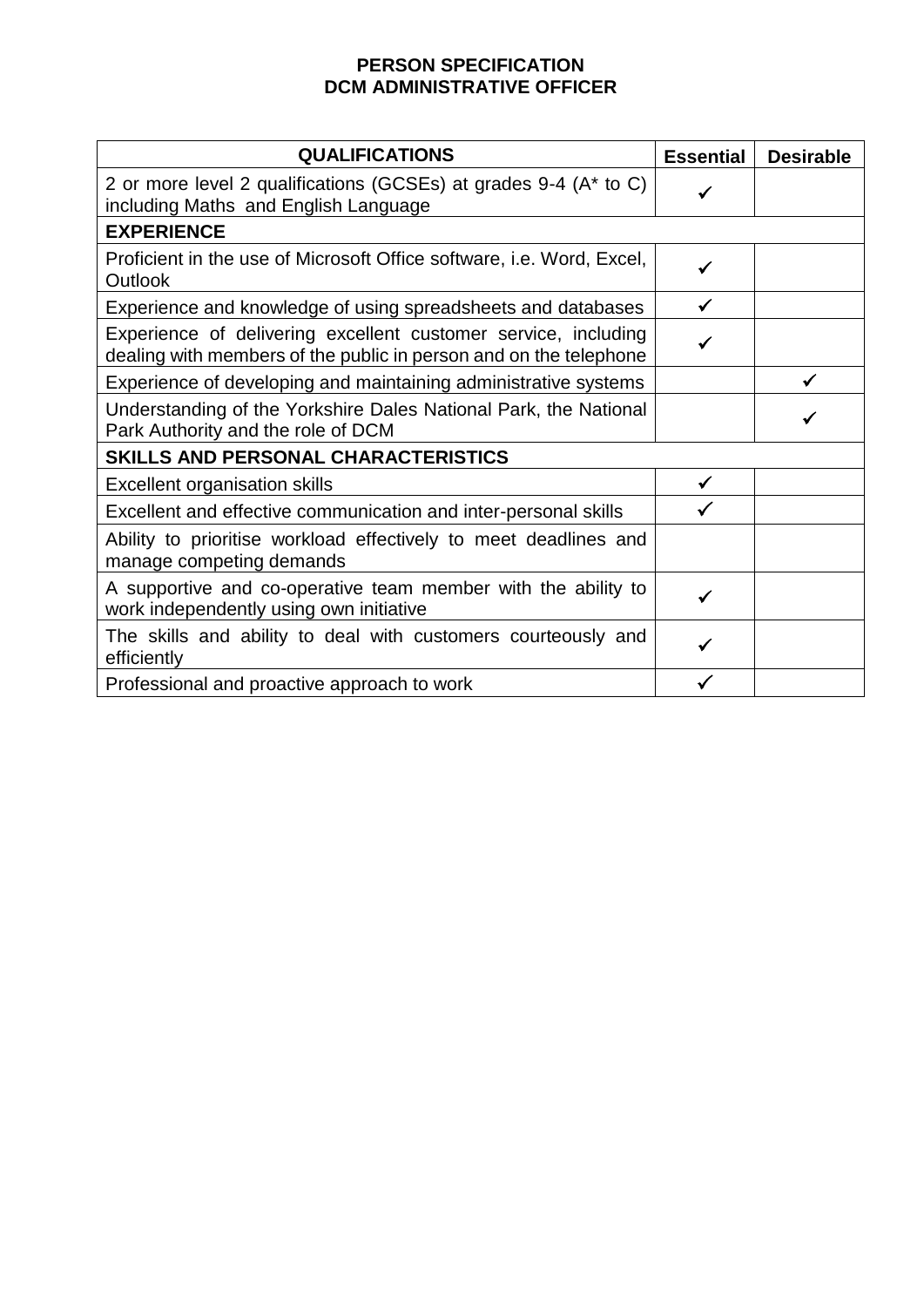

**DCM Administrative Officer Based at Hawes, near Leyburn**

# **Background**

The Yorkshire Dales National Park was designated in 1954 in recognition of its extraordinary natural beauty, the diversity of its wildlife habitats, its rich cultural heritage and its fantastic opportunities for outdoor recreation. It is a dramatic upland dissected by numerous long glaciated valleys or dales with a resident population of over 23,000 people. The area is a working landscape, with agriculture, quarrying and tourism, offering the main employment opportunities. Indeed, it is the long history of people settling in and working this harsh environment that has created a cultural landscape recognised today as one of the most distinctive in Western Europe.

The Park is looked after by the Yorkshire Dales National Park Authority and it's the Authority's job to care for this very special place and its communities and to help people understand and share in it.

The National Park was extended to the north and west on 1 August 2016, it now covers an area of 2,179 square kilometres (841 square miles).

It is one of a family of 15 National Parks in the UK, protected for future generations to enjoy. Truly Britain's breathing spaces.

From 1974 the whole of the Yorkshire Dales National Park was administered by a Committee of North Yorkshire County Council but, as a result of the Environment Act 1995, the new National Park Authority was established on 1<sup>st</sup> April 1997. The Authority remains within the framework of local government but is independent of the counties and districts. The Authority now consists of both county council and district council representatives as well as parish representatives and members appointed by the Secretary of State.

The 1995 Environment Act revised and updated the purposes of national parks which are:

"conserving and enhancing the natural beauty, wildlife and cultural heritage of the areas, and promoting opportunities for the understanding and enjoyment of the special qualities of those areas by the public".

In pursuing these purposes, the Authority:

"shall seek to foster the economic and social wellbeing of communities within the National Park."

The National Park Authority is advised by the Chief Executive (National Park Officer), who is supported by approximately 165 staff.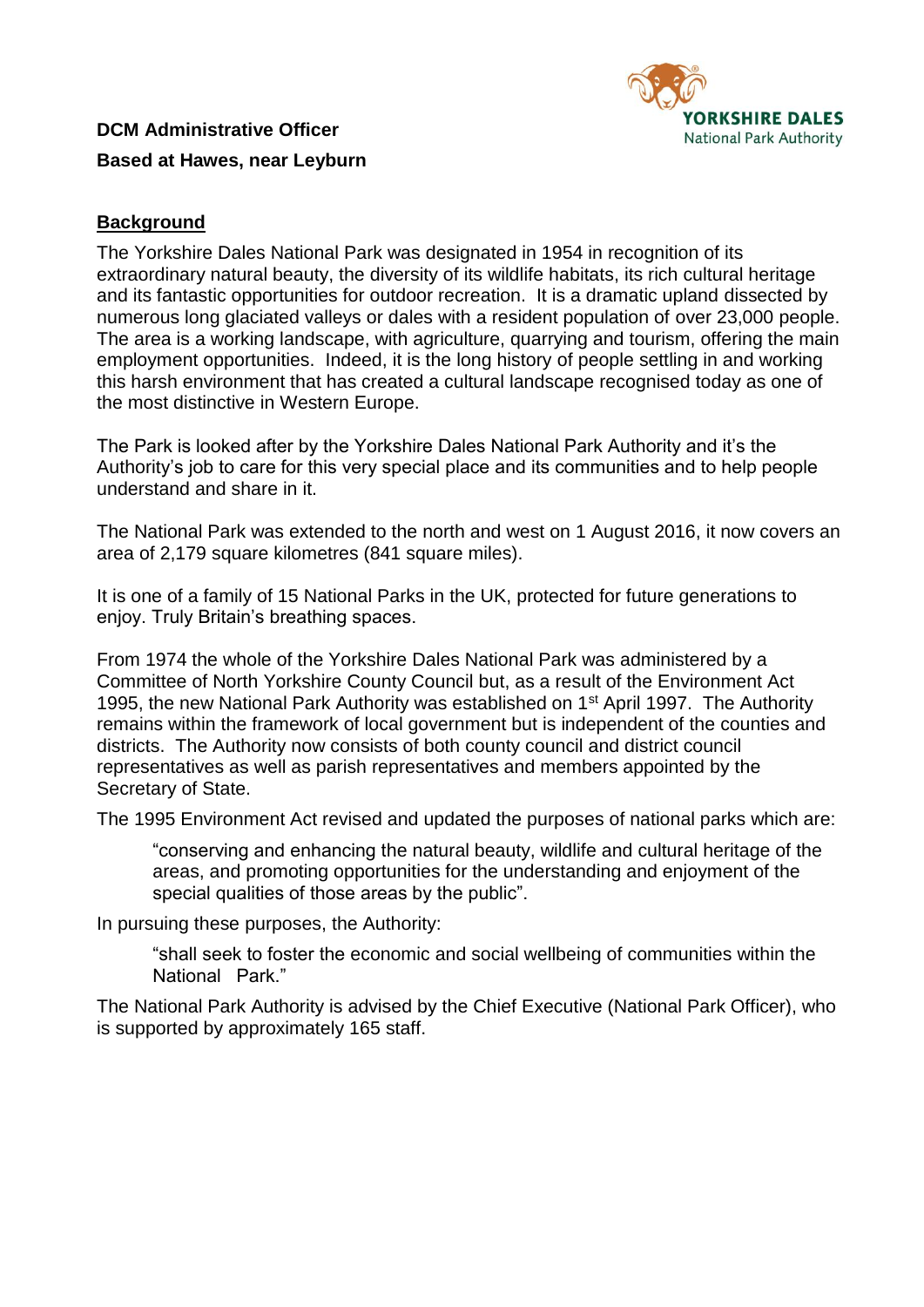

# **Terms and condition of employment**

### **Pay**

This role has been confirmed as a Band E Salary: £20,043 to £22,571 pro rata, per annum

# **Work Base**

Dales Countryside Museum, Station Yard, Burtersett Road, Hawes, DL8 3NT

There may also be some travel within the Park required as part of the role.

### **Pension**

Staff meeting the minimum criteria are automatically brought into the Local Government Pension Scheme (LGPS), unless they elect otherwise.

#### **Hours of Work**

The hours of work are 15 hours per week.

A flexitime scheme is in operation. This allows you to vary your start and finish times within set parameters to help your work fit in with your social and domestic responsibilities. If you have accrued sufficient time, the scheme allows you to take up to 12 days, pro rata'd, extra leave during the year.

# **Holidays**

The holiday entitlement is based on length of continuous service within Local Government or related employment and calculated on a pro rata basis for part time staff.

On commencement of employment: 25 days.

After 1-year continuous service: 26 days.

After 2 years' continuous service: 27 days.

After 3 years' continuous service: 28 days.

After 4 years' continuous service: 29 days.

After 5 years' continuous service: 30 days.

Plus Bank Holidays.

#### **Training and Development**

The Authority is committed to the professional and personal training and development of its staff. To support this, the Authority has achieved the national Investors in People (IIP) Standard.

An appraisal scheme is in place for all staff and opportunities to undertake in-house and external training programmes are available.